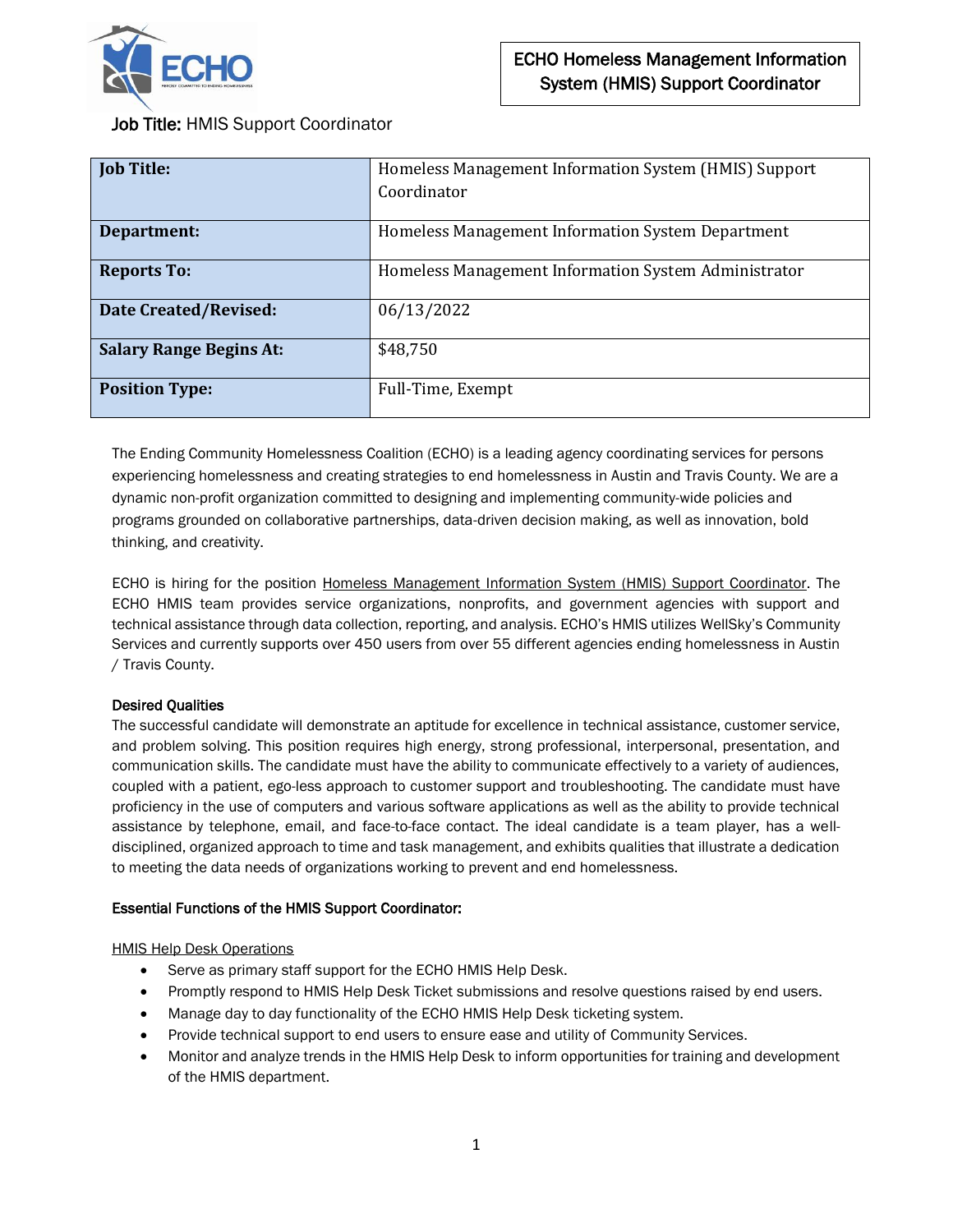## **System Coordination Support**

- Supports technical aspects of the day-to-day operations of the HMIS. Works directly with end users and HMIS software vendor to ensure software performance and adherence to local/ federal data standards.
- Assists the System Administrator and Continuum of Care (CoC) partner agencies with Community Services reporting tools by assisting in building reports and troubleshooting reports.
- Assists with yearly reporting to the U.S. Department of Housing and Urban Development (HUD) such as the Housing Inventory Count (HIC), System Performance Measures (SysPMs) and the Longitudinal Systems Analysis (LSA).
- Creates and distributes the yearly HMIS Satisfaction survey and presents results to community.

## HMIS Department Support

- Assist with the maintenance and expansion of the HMIS system and its projects.
- Maintain the Helpdesk, HMIS system, HMIS user satisfaction surveys, FAQs.
- Assist with dissemination information regarding changes in HMIS and data standards.
- Assist with the creation and implementation of a data quality plan.
- Participate and contribute to monthly HMIS Subcommittee meetings.
- Perform other duties as necessary and assigned.

# Experience, Education, Environment:

#### Experience and Skills

- User experience with HMIS or Community Services strongly preferred.
- Familiarity and competency with HUD HMIS Data Standards strongly preferred.
- Strong customer service skills and ability to positively diffuse user frustration.
- Excellent written, oral communication, and listening skills with all levels of management, staff, and external clients, especially those who are not well versed with computers and technology.
- Ability to effectively manage time and approach tasks with efficiency.
- Demonstrated ability to troubleshoot and efficiently resolve technical issues.
- Approaches decision-making and problem-solving with creativity, initiative, and flexibility.
- Demonstrated ability to analyze customer needs and the ability to synthesize those needs into action.
- Embraces change and thinks innovatively.

## Minimum Qualifications

- Bachelor's degree or equivalent experience required.
- 1 year of experience in technical support.

## Preferred Qualifications

- 1 year of experience in homeless services.
- 1 year of experience with HMIS and/or Community Services strongly preferred.

## Physical Demands and Work Environment

- Regular movement associated with hooking up personal computers, laptops, and other office equipment, driving to meetings and hold in person and telephone conversations, lifting up to 20 lbs., bending, carrying, crouching, driving, fine dexterity, handing, hearing, reaching, sitting, standing, talking, typing, vision, and walking, among others.
- Reasonable accommodations may be made to enable people with disabilities to perform the essential functions of the job.